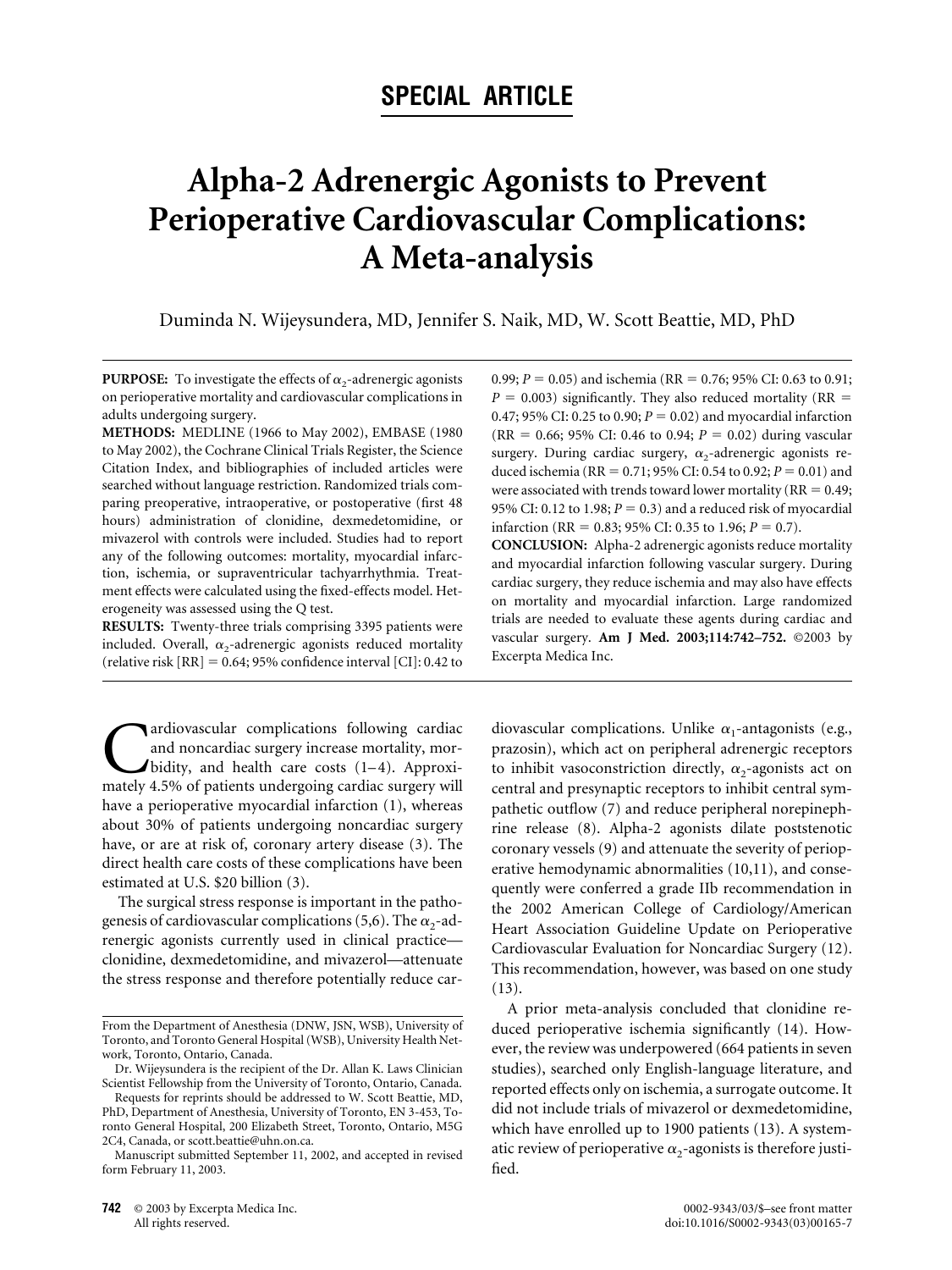<span id="page-1-0"></span>

|  | <b>Table 1.</b> Characteristics of Included Studies |  |  |
|--|-----------------------------------------------------|--|--|
|--|-----------------------------------------------------|--|--|

| <b>First Author</b>  | Number of        | Coronary          |                                      |                                                                                                                                                                                                                              |         |                          | Concealed Jadad            |                |
|----------------------|------------------|-------------------|--------------------------------------|------------------------------------------------------------------------------------------------------------------------------------------------------------------------------------------------------------------------------|---------|--------------------------|----------------------------|----------------|
| (Reference)          | Patients         | Artery Disease    | Procedure                            | Alpha-2 Agonist                                                                                                                                                                                                              | Control |                          | Blinding Allocation Score* |                |
| Cardiac surgery      |                  |                   |                                      |                                                                                                                                                                                                                              |         |                          |                            |                |
| Abi-Jaoude (21)      | 24               |                   |                                      | Coronary bypass grafting Oral clonidine $5 \mu g/kg$ 120 minutes before surgery                                                                                                                                              | Placebo | $^{+}$                   | Unclear                    | 3              |
| Boldt $(22)$         | 44               | $\boldsymbol{+}$  |                                      | Coronary bypass grafting Intravenous clonidine $0.05 \ \mu g/kg/min$ from induction<br>to cardiopulmonary bypass                                                                                                             | Placebo | $+$                      | Unclear                    | $\overline{3}$ |
| Dorman (23)          | 43               | $^{+}$            |                                      | Coronary bypass grafting Oral clonidine 5 µg/kg 90 minutes before surgery, and<br>$5 \mu g/kg$ before cardiopulmonary bypass                                                                                                 | Placebo | $^{+}$                   | Unclear                    | 3              |
| Ghignone (24)        | 24               | $^{+}$            |                                      | Coronary bypass grafting Oral clonidine $5 \mu g/kg$ 90 minutes before surgery                                                                                                                                               | Control | $\overline{\phantom{m}}$ | Unclear                    | 1              |
| Helbo-Hansen<br>(26) | 40               | $^{+}$            |                                      | Coronary bypass grafting Intravenous clonidine $7 \mu g/kg$ in three divided<br>intraoperative bolus doses                                                                                                                   | Placebo | $\qquad \qquad -$        | Unclear                    | 1              |
| Jalonen (27)         | 80               | $^{+}$            |                                      | Coronary bypass grafting Intravenous dexmedetomidine 50 ng/kg/min before<br>surgery for 30 minutes, 7 ng/kg/min intraoperatively                                                                                             | Placebo | $+$                      | Unclear                    | 3              |
| Loick $(29)$         | 45               | $^{+}$            |                                      | Coronary bypass grafting Intravenous clonidine 4 µg/kg before surgery, 1 µg/kg/<br>min intraoperatively, and 0.2-0.5 $\mu$ g/kg/min for<br>48 hours postoperatively                                                          | Control |                          | Unclear                    | 2              |
| Myles $(31)$         | 150              | $^{+}$            |                                      | Coronary bypass grafting Oral clonidine 5 µg/kg 90 minutes before surgery, and<br>$5 \mu g/kg$ before coronary bypass grafting                                                                                               | Placebo | $^{+}$                   | Unclear                    | $\overline{4}$ |
| Quintin (33)         | 26               | $^{+}$            |                                      | Coronary bypass grafting Oral clonidine 2.5 $\mu$ g/kg 90 minutes before surgery                                                                                                                                             | Placebo | $\! + \!\!\!\!$          | Unclear                    | 3              |
| Venn $(38)$          | 105              | $^{+}$            | Mixed (83% cardiac)                  | Intravenous dexmedetomidine 1 $\mu$ g/kg within 1 hour<br>after surgery, and 0.2-0.7 $\mu$ g/kg/h for 6-24 hours                                                                                                             | Placebo | $+$                      | Unclear                    | $\overline{4}$ |
| Noncardiac surgery   |                  |                   |                                      |                                                                                                                                                                                                                              |         |                          |                            |                |
| Ellis $(8)$          | 61               | $^{+}$            | Noncardiac surgery<br>(82% vascular) | Transdermal clonidine (0.2 mg/d) for 72 hours from<br>night before surgery, and 0.3 mg orally 60-90 minutes<br>before surgery                                                                                                | Placebo | $^{+}$                   | $+$                        | 4              |
| Ghignone (25)        | 30               |                   | Nonvascular surgery                  | Oral clonidine 5 µg/kg 90 minutes before surgery                                                                                                                                                                             | Control | —                        | Unclear                    | $\overline{c}$ |
| Lipszye (28)         | 40               | $\qquad \qquad +$ | Carotid artery surgery               | Oral clonidine $4 \mu g/kg$ 90 minutes before surgery                                                                                                                                                                        | Placebo | $\! + \!\!\!\!$          | Unclear                    | $\overline{2}$ |
| Mangano (10)         | 317              | $^{+}$            | Vascular surgery                     | Two intravenous mivazerol regimens: low $(2 \ \mu g/kg)$<br>bolus and 0.75 $\mu$ g/kg/h), high (4 $\mu$ g/kg bolus and<br>1.5 $\mu$ g/kg/h). Bolus given 20 minutes before surgery;<br>infusion until 72 hours after surgery | Placebo | $^{+}$                   | Unclear                    | $\overline{4}$ |
| Matot $(30)$         | 36               | Unclear           | Airway surgery                       | Oral clonidine 300 $\mu$ g 90 minutes before surgery                                                                                                                                                                         | Placebo | $^{+}$                   | Unclear                    | 3              |
| Oliver (13)          | $1897^{\dagger}$ | $\boldsymbol{+}$  | Noncardiac surgery                   | Intravenous mivazerol 4 $\mu$ g/kg 20 minutes before<br>surgery, and 1.5 µg/kg/h for 72 hours                                                                                                                                | Placebo |                          | $^{+}$                     | $\overline{4}$ |
| Pluskwa (32)         | 30               | $^{+}$            | Carotid artery surgery               | Oral clonidine 300 $\mu$ g 90 minutes before surgery                                                                                                                                                                         | Placebo | $^{+}$                   | $+$                        | 5              |
| Quintin (34)         | 24               | $^{+}$            | Aortic surgery                       | Oral clonidine 6 µg/kg 120 minutes before surgery,<br>and $3 \mu$ g/kg intravenously after surgery                                                                                                                           | Placebo | $\! + \!\!\!\!$          | Unclear                    | $\overline{4}$ |
| Stuhmeier (35)       | 297              | $^{+}$            | Vascular surgery                     | Oral clonidine $2 \mu g/kg$ 90 minutes before surgery                                                                                                                                                                        | Placebo | $^{+}$                   | Unclear                    | 5              |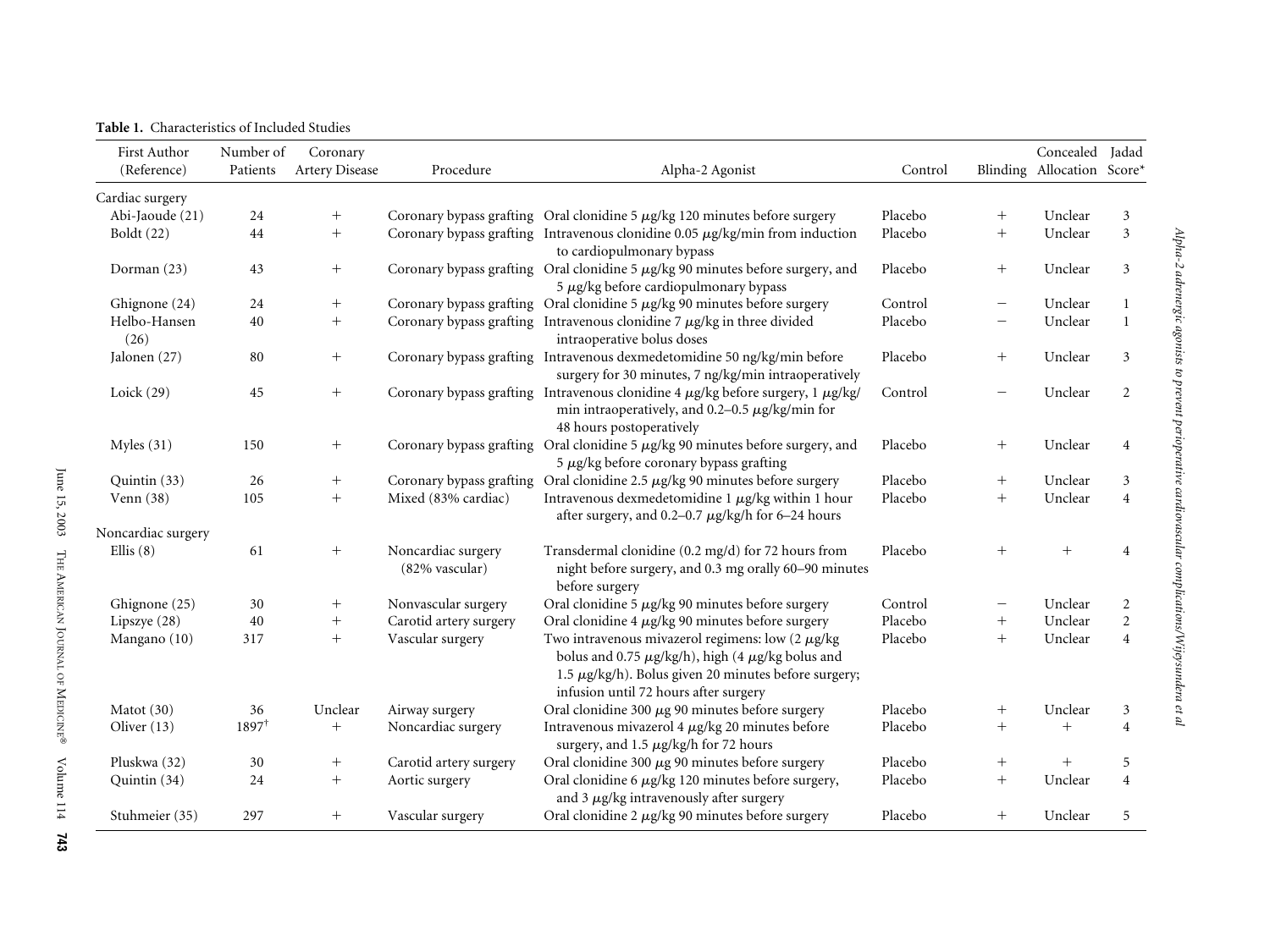| Table 1. Continued                                      |                          |                                               |                                                                                             |                                                                                                                                                                                                |                                                                        |                    |                                               |  |
|---------------------------------------------------------|--------------------------|-----------------------------------------------|---------------------------------------------------------------------------------------------|------------------------------------------------------------------------------------------------------------------------------------------------------------------------------------------------|------------------------------------------------------------------------|--------------------|-----------------------------------------------|--|
| First Author<br>(Reference)                             |                          | Patients Artery Disease<br>Number of Coronary | Procedure                                                                                   | Alpha-2 Agonist                                                                                                                                                                                | Control                                                                |                    | Blinding Allocation Score*<br>Concealed Jadad |  |
| Talke (11)                                              | 25                       | $^+$                                          | Vascular surgery                                                                            | Intravenous dexmedetomidine given in three doses [low Placebo<br>$(2.64 \ \mu g/kg)$ , medium $(5.31 \ \mu g/kg)$ , high $(8.03 \ \mu g/kg)$<br>kg)] as 48-hour infusion from start of surgery |                                                                        | $^{+}$             | Unclear                                       |  |
| Talke (36)                                              |                          |                                               | Vascular surgery                                                                            | infusion, and 0.15 µg/min until 48 hours after surgery<br>Intravenous dexmedetomidine: 140 µg intraoperative                                                                                   | Placebo                                                                | $\hspace{0.1mm} +$ | Unclear                                       |  |
| Venn(39)                                                | $\overline{c}$           | Unclear                                       | Nonvascular surgery                                                                         | Intravenous dexmedetomidine 2.5 µg/kg within 1 hour<br>after surgery, and 0.2-0.5 µg/kg/h for 6-24 hours                                                                                       | $1 - 3$ mg/kg/<br>mg/kg and<br>h infusion<br>propofol 1<br>Intravenous | I                  | Unclear                                       |  |
| Mixed surgery types<br>Triltsch (37)                    | $\overline{\mathcal{E}}$ | Unclear                                       | 53% cardiac)<br>Mixed                                                                       | Intravenous dexmedetomidine 6 µg/kg within 6 hours<br>after surgery, and 0.4 µg/kg/h for 72 hours                                                                                              | Placebo                                                                | $^+$               | Unclear                                       |  |
| $+$ = present; $-$ = absent.<br>* On a scale of 0 to 5. |                          |                                               | Results for additional 957 patients at risk for coronary artery disease were not presented. |                                                                                                                                                                                                |                                                                        |                    |                                               |  |

#### **METHODS**

This review adhered to the recommendations of the Quality of Reporting of Meta-analyses (QUOROM) group [\(15\).](#page-9-0)

#### *Inclusion and Exclusion Criteria*

Eligible studies were published, randomized controlled trials that enrolled adults (age  $>$ 18 years) who were undergoing surgery under general or neuroaxial (spinal or epidural) anesthesia. Trials that recruited patients undergoing local anesthesia or peripheral nerve blockade alone were excluded. We also excluded trials that recruited patients who were pregnant, organ transplant recipients, or suffering from substance withdrawal.

The interventions assessed were preoperative (within 24 hours), intraoperative, or postoperative (within 48 hours) administration of clonidine, dexmedetomidine, or mivazerol via intravenous, intramuscular, oral, or transdermal routes. Trials had to report any of the following outcomes: death, myocardial infarction, myocardial ischemia, or supraventricular tachyarrhythmia. We did not employ a uniform definition of myocardial infarction given the lack of a standardized criterion in the literature. Ischemia was defined as ST-segment deviation on an electrocardiogram or new wall motion abnormalities on a transesophageal echocardiogram. Supraventricular tachyarrhythmias included atrial fibrillation, atrial flutter, and supraventricular tachycardia.

## *Search Strategy*

We identified eligible trials using MEDLINE (1966 to May 2002), EMBASE (1980 to May 2002), and the Cochrane Clinical Trials Register (The Cochrane Library, Issue 2, 2002) [\(16\).](#page-9-0) The search included the following medical subject headings: *clonidine* or *dexmedetomidine* or *mivazerol* and *postoperative*, *perioperative*, *intraoperative*, *complications*, *period*, *preoperative*, or *care*. Included trials were entered into the Science Citation Index to identify other articles. We also searched the bibliographies of included articles and published reviews. No language restrictions were applied. Unpublished trials were not sought, but authors of included studies were contacted for additional data.

#### *Methods of Review*

Two reviewers independently performed the literature searches and assessed all identified full papers or abstracts for inclusion. The reasons for exclusion were documented for all excluded studies. Three reviewers independently abstracted the following onto data abstraction forms: number of patients, prior medications, type of surgery, and type of treatments, as well as the incidence of several outcomes, including deaths (all-cause), myocardial infarction, ischemia, supraventricular tachyarrhythmia, heart failure, hypotension (requiring pharmacologic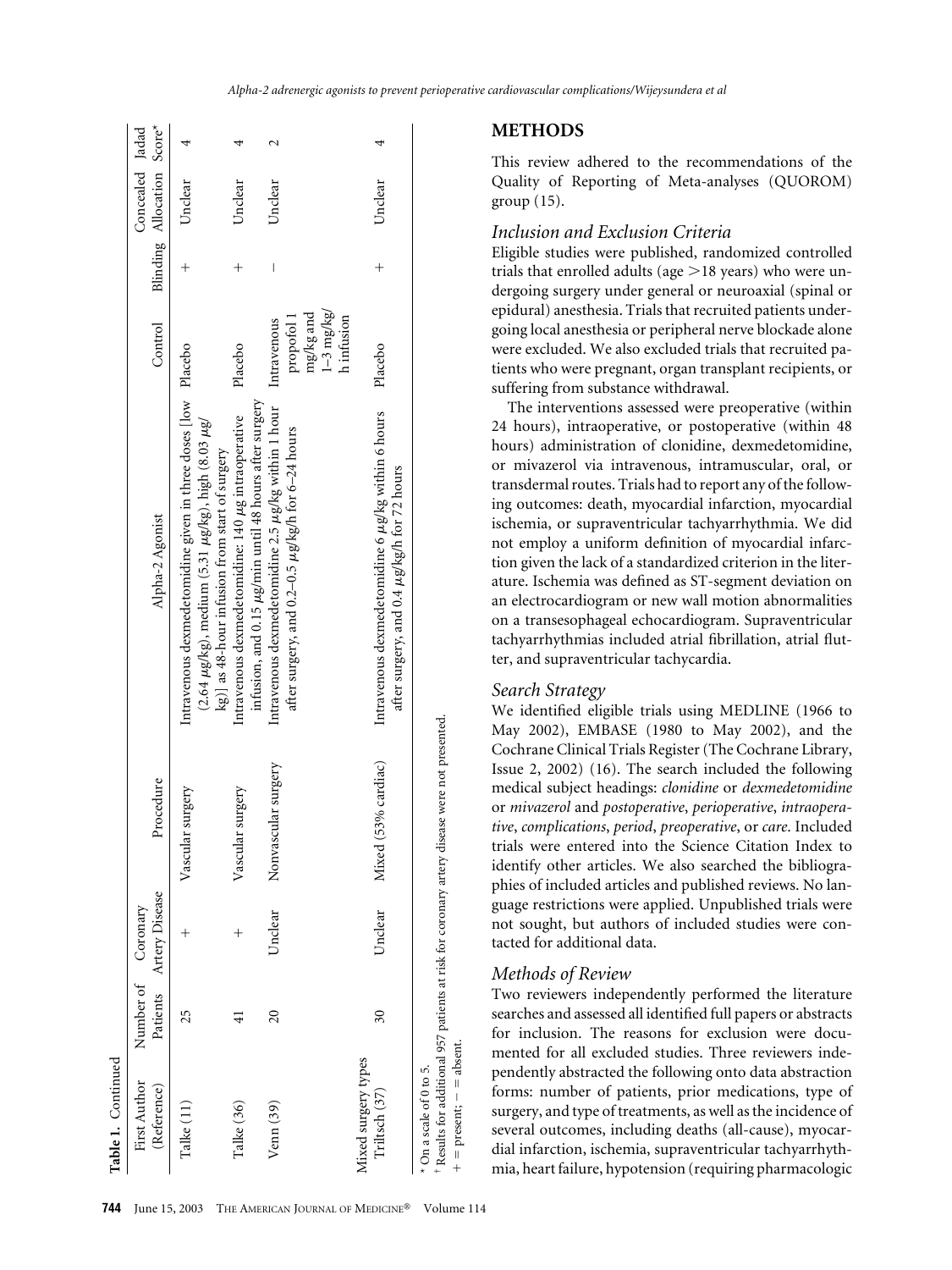<span id="page-3-0"></span>

**Figure 1.** Flow diagram of meta-analysis.

or intra-aortic balloon pump treatment), and bradycardia (requiring pharmacologic or pacemaker treatment). Three reviewers rated study quality independently using the scale of Jadad et al [\(17\).](#page-9-0) The minimum score required was 1. Reviewers were not blinded to the names of authors, institutions, or journals when performing data abstraction or quality assessment. Where possible, data were abstracted only for comparisons of  $\alpha_2$ -agonists with placebo. All disagreements were resolved by consensus.

#### *Statistical Analysis*

Analyses were performed using Review Manager 4.1.1 (Cochrane Collaboration, Oxford, United Kingdom). We calculated the effects of  $\alpha_2$ -agonists on the primary outcome (mortality) and several secondary outcomes (myocardial infarction, ischemia, heart failure, hypotension, and bradycardia). Treatment effects were expressed as pooled relative risks, with 95% confidence intervals. Initially, heterogeneity was assessed using the Q statistic, with statistically significant heterogeneity defined by *P* values  $<$  0.1. In the absence of significant heterogeneity, relative risks were calculated using the fixed-effects model [\(18\).](#page-9-0) If there was significant heterogeneity, the random-effects model [\(19\)](#page-9-0) was used; in addition, we carried out post hoc analyses to explain the heterogeneity. Statistical significance for treatment effects was defined by  $P$  values  $\leq 0.05$ .

Given that differences in preoperative medication use may confound the results, we compared the use of betablockers and calcium antagonists using meta-analytic

methods. Differences in medication use were expressed as relative risks calculated with the fixed-effects model.

*Subgroup analyses.* Two subgroup analyses were performed to compare the treatment effects for each  $\alpha$ agonist (clonidine, dexmedetomidine, and mivazerol) on mortality, myocardial infarction, and ischemia, as well as to study the effects of procedure type (cardiac, vascular, and nonvascular surgery) on these three outcomes. If several surgical procedures were included in a study, we attempted to obtain subgroup-specific results from the authors. If such data were not available, and more than 75% of patients underwent the same class of surgery, the study was allocated to that specific subgroup. Failing that, the study was excluded from the subgroup analysis involving procedure type.

*Sensitivity analyses.* Several sensitivity analyses were conducted to determine whether the choice of included studies or statistical model influenced treatment effects. The first analysis was restricted to analyses that had identified statistically significant treatment effects. We removed trials in increasing order of relative risks (i.e., trials favoring  $\alpha_2$ -agonists the most were removed first). We measured the proportion of studies and patients that were removed to make the treatment effect statistically nonsignificant. The second analysis assessed the relation between study quality and treatment effects. The metaanalyses were repeated in subgroups of high-quality studies (Jadad score  $\geq$ 3) [\(17\).](#page-9-0) The third analysis examined the effect of the statistical model on treatment effects.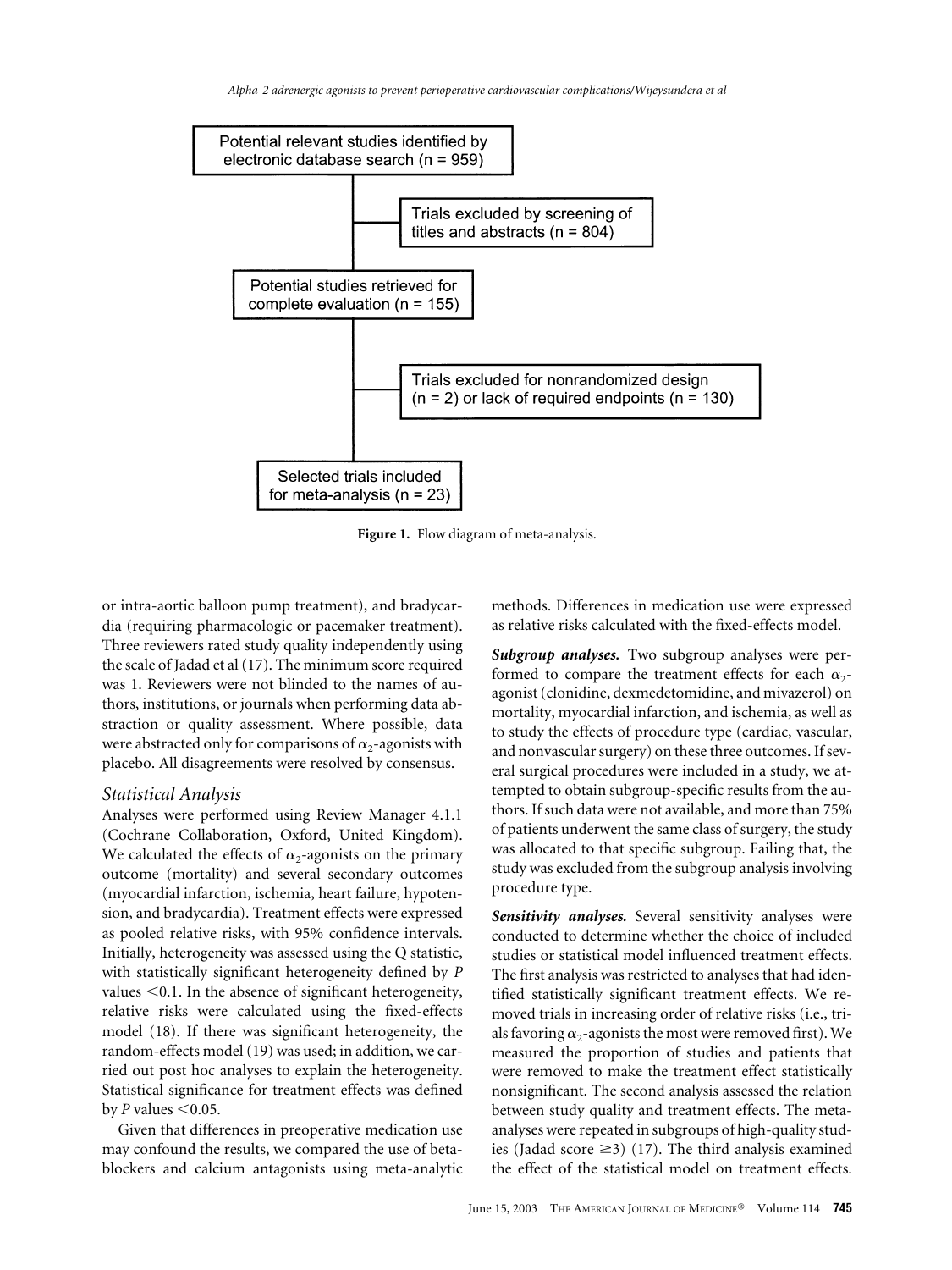

**Figure 2.** Effect of  $\alpha_2$ -agonists on mortality during all types of surgery, with a combined analysis of these results. Squares represent point estimates. The area of a square correlates with its contribution towards the weighted summary estimate. Horizontal lines denote 95% confidence intervals (CI), some of which extend beyond the limits of the scale. The overall effect, represented by the diamond, was a relative risk of 0.64 (95% CI: 0.42 to 0.99; *P* for heterogeneity = 0.92).

Analyses that employed the fixed-effects model were repeated using the random-effects model. The fourth analysis used funnel plots [\(20\)](#page-9-0) to assess publication bias.

# **RESULTS**

Twenty-three studies comprising 3395 patients were included [\(Table 1;](#page-1-0) [Figure 1\)](#page-3-0). A list of excluded studies is available from the authors.

Ten studies involved cardiac surgery, eight involved vascular noncardiac surgery, and three involved nonvascular noncardiac surgery [\(Table 1\)](#page-1-0). One noncardiac surgery study [\(13\)](#page-9-0) presented subgroup-specific results for both vascular and nonvascular procedures. Fifteen studies assessed clonidine, six assessed dexmedetomidine, and two assessed mivazerol. Treatment duration ranged from a single preoperative dose to a 72-hour course of treatment. All studies allowed for comparison of  $\alpha_2$ -agonists with placebo, with the exception of a nonvascular surgery trial [\(39\)](#page-10-0) that compared intravenous dexmedetomidine with intravenous propofol. There were no direct comparisons of  $\alpha_2$ -agonists with beta-blockers.

The mean age of participants ranged from 48 to 69 years. Men comprised 47% to 100% of participants. Approximately 74% of the studies were high quality (Jadad score  $\geq$ 3). The median Jadad score was 3 (range, 1 to 5).

# *Mortality and Cardiovascular Complications* Fifteen studies reported deaths, with an incidence of 2.5%  $(n = 78)$  among 3128 patients (Figure 2). Alpha-2 agonists reduced mortality (relative risk  $[RR] = 0.64; 95\%$ confidence interval [CI]: 0.42 to 0.99;  $P = 0.05$ ), without

statistically significant heterogeneity  $(P = 0.92)$ . Clonidine (RR = 0.48; 95% CI: 0.15 to 1.60;  $P = 0.2$ ), dexmedetomidine (RR =  $0.57$ ; 95% CI: 0.17 to 1.88;  $P =$ 0.4), and mivazerol (RR = 0.69; 95% CI: 0.42 to 1.15;  $P =$ 0.15) had similar effects on mortality.

Thirteen studies reported myocardial infarctions, with an incidence of 6% ( $n = 188$ ) among 3090 patients [\(Fig](#page-5-0)[ure 3\)](#page-5-0). Alpha-2 agonists were associated with a nonsignificant reduction in myocardial infarction ( $RR = 0.85$ ; 95% CI: 0.65 to 1.11;  $P = 0.2$ ). There was no statistically significant heterogeneity for this analysis ( $P = 0.55$ ), although clonidine (RR =  $0.61$ ; 95% CI: 0.25 to 1.48; *P* = 0.3) and dexmedetomidine (RR =  $0.47$ ; 95% CI: 0.11 to 2.03;  $P = 0.3$ ) appeared to reduce infarction to a greater degree than did mivazerol ( $RR = 0.91$ ; 95% CI: 0.68 to  $1.21; P = 0.5$ .

Sixteen studies reported ischemia, with an incidence of  $25.5\%$  (n = 336) among 1320 patients [\(Figure 4\)](#page-5-0). Alpha-2 agonists reduced ischemia ( $RR = 0.76$ ; 95% CI: 0.63 to 0.91;  $P = 0.003$ ), without statistically significant heterogeneity  $(P = 0.59)$ . Clonidine appeared to reduce ischemia (RR =  $0.67$ ; 95% CI: 0.54 to 0.84;  $P = 0.0005$ ) to a greater degree than did dexmedetomidine ( $RR = 0.85$ ; 95% CI: 0.57 to 1.27;  $P = 0.4$ ) or mivazerol (RR = 1.14; 95% CI: 0.67 to 1.97;  $P = 0.6$ ).

Four studies reported supraventricular tachyarrhyth-mias [\(11,27,38,39\),](#page-9-0) with an incidence of 12% ( $n = 33$ ) among 243 patients. Alpha-2 agonists had little effect on supraventricular tachyarrhythmia ( $RR = 1.04$ ; 95% CI: 0.56 to 1.93;  $P = 0.9$ ), without statistically significant heterogeneity ( $P = 0.87$ ).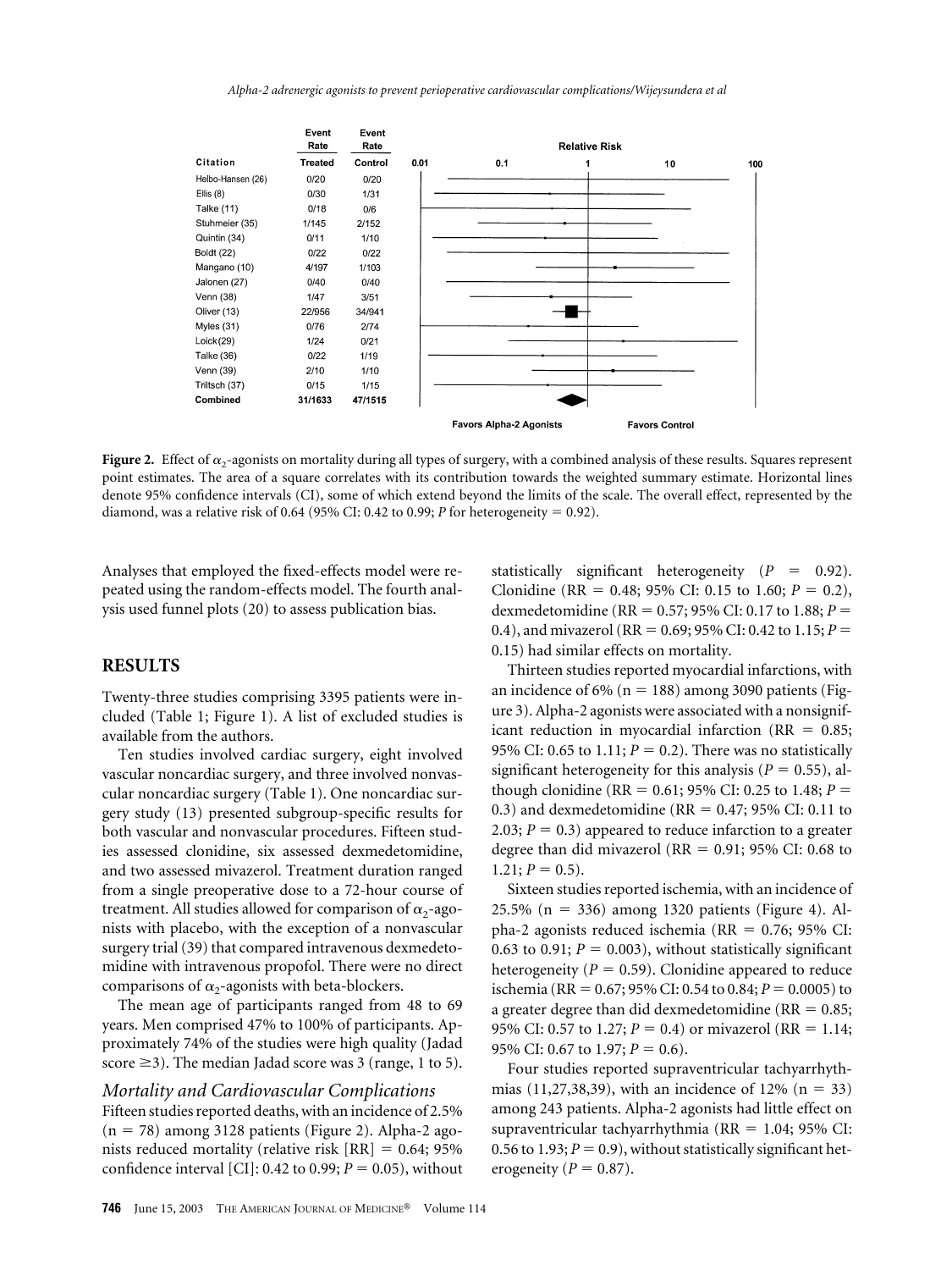<span id="page-5-0"></span>

**Figure 3.** Effect of  $\alpha_2$ -agonists on myocardial infarction during all types of surgery, with a combined analysis of these results. Squares represent point estimates. The area of a square correlates with its contribution towards the weighted summary estimate. Horizontal lines denote 95% confidence intervals (CI), some of which extend beyond the limits of the scale. The overall effect, represented by the diamond, was a relative risk of 0.85 (95% CI: 0.65 to 1.11; *P* for heterogeneity = 0.55).

There were no obvious trends in treatment efficacy by dosage, duration of treatment, or event rate.

#### *Cardiac Surgery*

Alpha-2 agonists reduced myocardial ischemia significantly (RR = 0.71; 95% CI: 0.54 to 0.92;  $P = 0.01$ ). They also reduced mortality (RR =  $0.49$ ; 95% CI: 0.12 to 1.98;  $P = 0.3$ ) and myocardial infarction (RR =  $0.83$ ; 95% CI: 0.35 to 1.96;  $P = 0.7$ ), although these estimates did not achieve statistical significance. There was no statistically significant heterogeneity for effects on death  $(P = 0.47)$ , infarction ( $P = 0.86$ ), and ischemia ( $P = 0.88$ ).

#### *Vascular Surgery*

Among patients undergoing vascular surgery,  $\alpha_2$ -agonists reduced mortality ( $RR = 0.47; 95\%$  CI: 0.25 to 0.90;  $P = 0.02$ ; [Figure 5\)](#page-6-0) and myocardial infarction (RR = 0.66; 95% CI: 0.46 to 0.94;  $P = 0.02$ ; [Figure 6\)](#page-6-0). Alpha-2



**Figure 4.** Effect of  $\alpha_2$ -agonists on myocardial ischemia during all types of surgery, with a combined analysis of these results. Squares represent point estimates. The area of a square correlates with its contribution towards the weighted summary estimate. Horizontal lines denote 95% confidence intervals (CI), some of which extend beyond the limits of the scale. The overall effect, represented by the diamond, was a relative risk of 0.76 (95% CI: 0.63 to 0.91; *P* for heterogeneity = 0.59).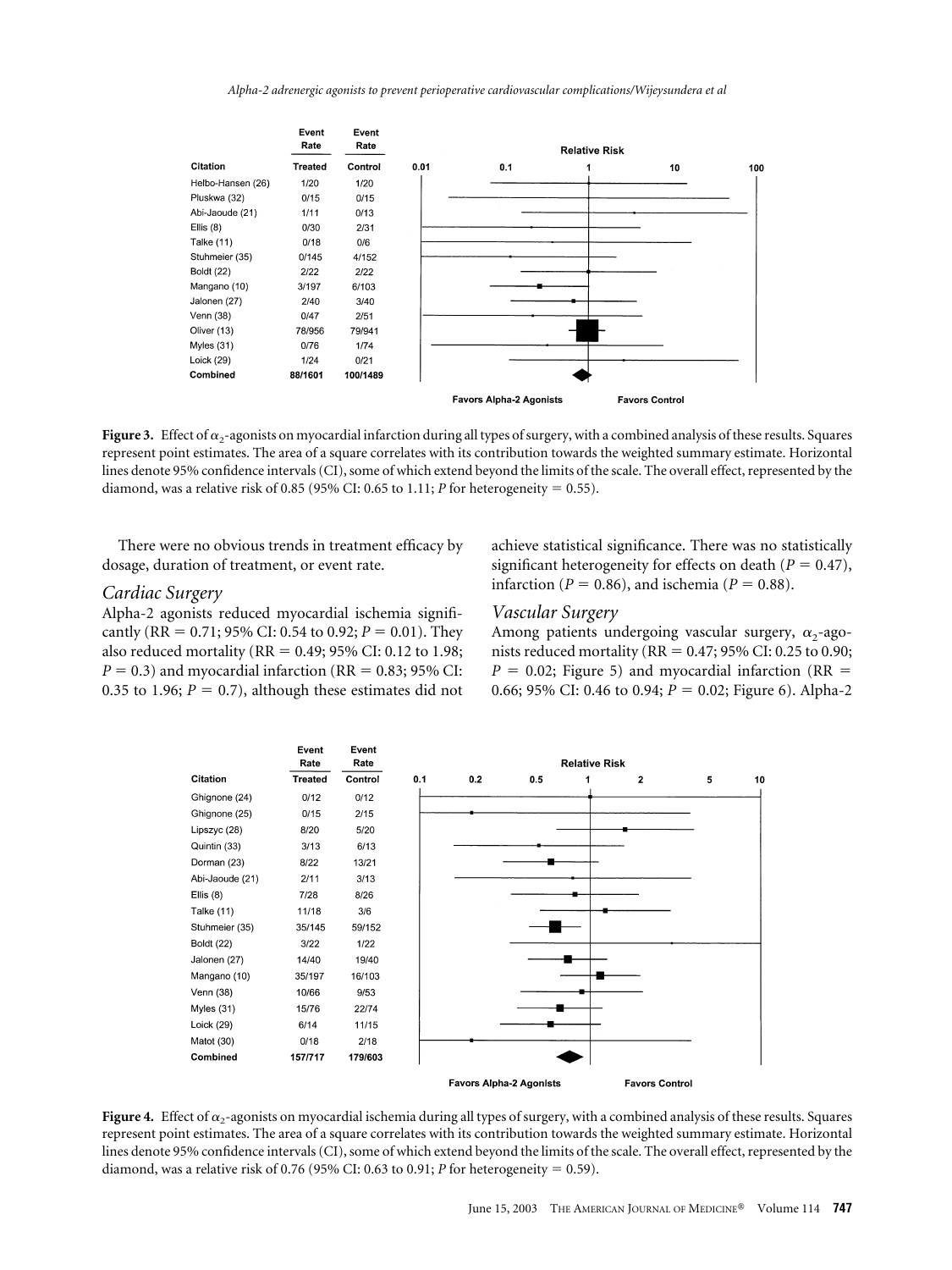<span id="page-6-0"></span>

**Figure 5.** Effect of  $\alpha_2$ -agonists on mortality during vascular surgery, with a combined analysis of these results. Squares represent point estimates. The area of a square correlates with its contribution towards the weighted summary estimate. Horizontal lines denote 95% confidence intervals (CI), some of which extend beyond the limits of the scale. The overall effect, represented by the diamond, was a relative risk of 0.47 (95% CI: 0.25 to 0.90; *P* for heterogeneity = 0.82).

agonists were associated with trends toward reduced ischemia (RR = 0.83; 95% CI: 0.64 to 1.07;  $P = 0.15$ ). There was no statistically significant heterogeneity for effects on death  $(P = 0.82)$ , infarction  $(P = 0.21)$ , and ischemia ( $P = 0.16$ ).

#### *Nonvascular Surgery*

The studies that reported deaths following nonvascular surgery [\(13,39\)](#page-9-0) found that  $\alpha_2$ -agonists had little effect on mortality (RR = 1.05; 95% CI: 0.52 to 2.09;  $P = 0.9$ ), without statistically significant heterogeneity ( $P = 0.55$ ). The one study that reported infarction [\(13\)](#page-9-0) within this subgroup found that  $\alpha_2$ -agonists increased the incidence of infarction (RR = 1.35; 95% CI: 0.83 to 2.21;  $P = 0.2$ ), although this estimate was not statistically significant. Alpha-2 agonists were, however, associated with a nonsignificant reduction in ischemia ( $RR = 0.20$ ; 95% CI: 0.02 to 1.62;  $P = 0.13$ ).

#### *Prior Medication Use*

Fourteen studies reported calcium antagonist use [\(8,10,11,13,21–23,26,27,30,31,33–35\),](#page-9-0) with an overall prevalence of 45% ( $n = 1373$ ) among 3043 patients. There was no difference in calcium antagonist use between  $\alpha_2$ -agonist and control arms (RR = 0.95; 95% CI: 0.88 to 1.03;  $P = 0.2$ ; *P* for heterogeneity = 0.94).

Fifteen studies reported beta-blocker use [\(8,10,11,13,](#page-9-0) [21–23,26,27,29,30,31,33–35\).](#page-9-0) The overall prevalence was  $34\%$  (n = 1037) among 3088 patients, with patients in  $\alpha$ <sub>2</sub>-agonist arms more likely to receive beta-blockers (RR  $= 1.11$ ; 95% CI: 1.01 to 1.22;  $P = 0.04$ ; *P* for heterogeneity  $= 0.82$ ). In a post hoc analysis, patients in cardiac surgery trials who were assigned to  $\alpha_2$ -agonist arms were as likely to receive beta-blockers as were those assigned to control arms (RR = 1.05; 95% CI: 0.91 to 1.21;  $P = 0.5$ ). In noncardiac surgery trials, however, patients assigned to  $\alpha$ -agonist arms were significantly more likely to receive



Figure 6. Effect of  $\alpha_2$ -agonists on myocardial infarction during vascular surgery, with a combined analysis of these results. Squares represent point estimates. The area of a square correlates with its contribution towards the weighted summary estimate. Horizontal lines denote 95% confidence intervals (CI), some of which extend beyond the limits of the scale. The overall effect, represented by the diamond, was a relative risk of 0.66 (95% CI: 0.46 to 0.94; *P* for heterogeneity = 0.21).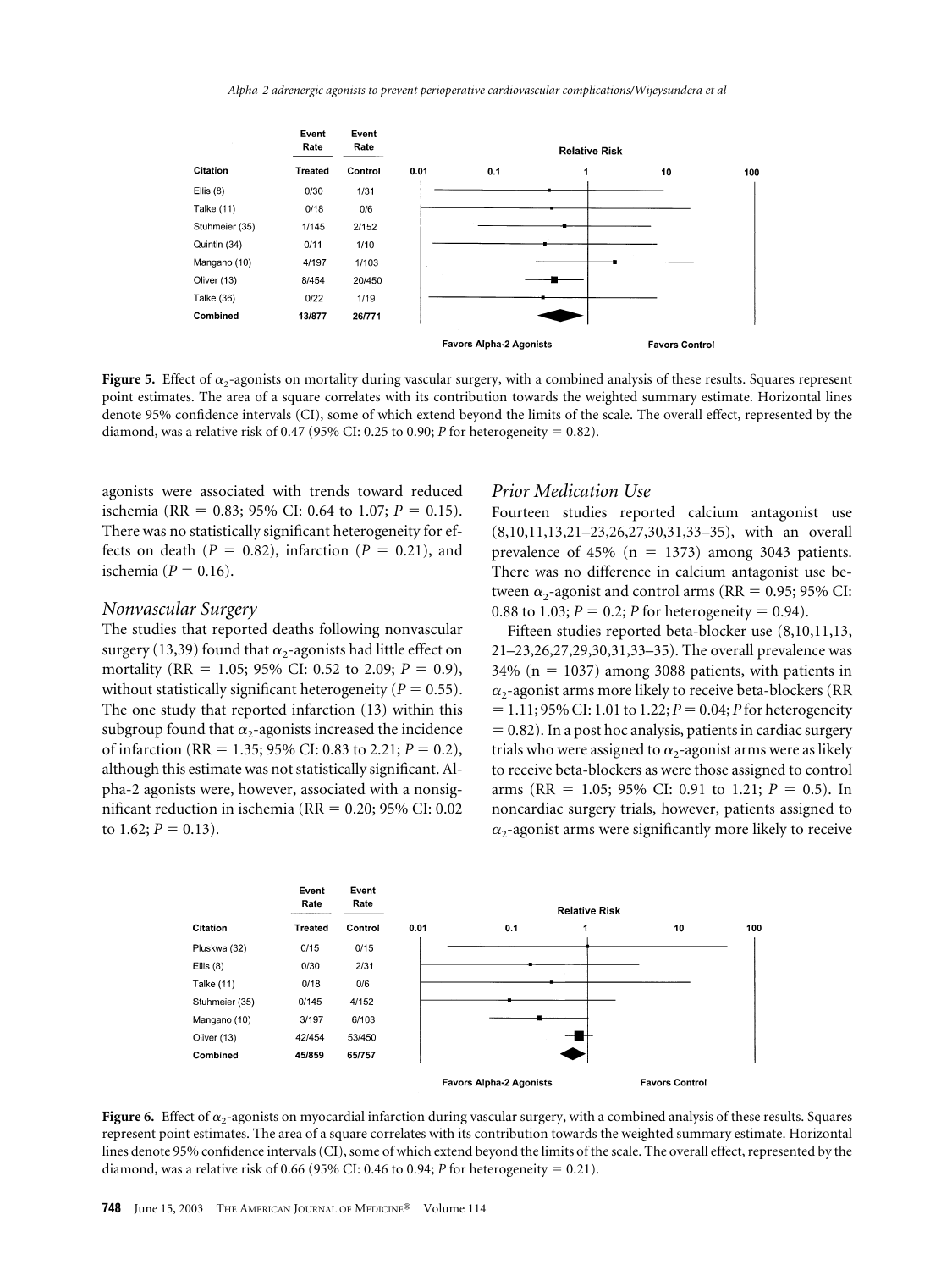|                    |            |        | Initial Analysis |                     | Favorable Trials Removed to<br>Eliminate Statistical Significance |  |  |  |
|--------------------|------------|--------|------------------|---------------------|-------------------------------------------------------------------|--|--|--|
| Type of<br>Surgery | Outcome    | Trials | Patients         | Trials<br>Remaining | No. of Patients<br>(% Initial Sample)                             |  |  |  |
| All                | Death      | 15     | 3128             | 14                  | 2978 (95.2)                                                       |  |  |  |
| All                | Ischemia   | 16     | 1320             | 10                  | 860 (65.2)                                                        |  |  |  |
| Cardiac            | Ischemia   | 9      | 539              | 6                   | 442 (82.0)                                                        |  |  |  |
| Vascular           | Death      |        | 1648             | 4                   | 1525 (92.5)                                                       |  |  |  |
| Vascular           | Infarction | 6      | 1616             | 5                   | 1258 (77.8)                                                       |  |  |  |

**Table 2.** Effect of Removing Favorable Studies on Estimated Treatment Effects

beta-blockers (RR = 1.13; 95% CI: 1.00 to 1.27;  $P =$ 0.05).

Given that beta-blockers decrease perioperative mortality following noncardiac surgery [\(40,41\),](#page-10-0) we carried out post hoc analyses to estimate the change in mortality attributable to differential beta-blocker use. During noncardiac surgery, the prevalence of beta-blocker use was 31% in  $\alpha_2$ -agonist arms and 27% in control arms. Assuming that beta-blockers are associated with an 80% reduction in the risk of cardiac death and myocardial infarction [\(41\),](#page-10-0) differential beta-blocker use accounted for a 4% relative risk reduction in mortality.

#### *Adverse Events*

Nine studies reported heart failure [\(8,10,11,21,27,30,31,](#page-9-0) [37,39\).](#page-9-0) Alpha-2 agonists were associated with a reduction in heart failure that was not significant ( $RR = 0.82$ ; 95%) CI: 0.49 to 1.36;  $P = 0.4$ ). There was no statistically significant heterogeneity for this analysis ( $P = 0.91$ ).

Twelve studies reported hypotension [\(10,11,13,21,22,](#page-9-0) [25,30–32,34,37,39\).](#page-9-0) The incidence of hypotension, although increased, was not significant ( $RR = 1.09$ ; 95% CI: 0.94 to 1.27;  $P = 0.20$ ; *P* for heterogeneity = 0.15). Hypotension was significantly increased among patients who received  $\alpha_2$ -agonists during cardiac surgery (RR = 1.76; 95% CI: 1.04 to 2.96;  $P = 0.03$ ; *P* for heterogeneity =

0.52), but not during noncardiac surgery ( $RR = 1.03$ ; 95% CI: 0.89 to 1.21;  $P = 0.7$ ;  $P$  for heterogeneity  $= 0.22$ ).

Thirteen studies reported bradycardia [\(10,11,13,22,](#page-9-0) [23, 29–32,34,35,37,39\).](#page-9-0) The increase in bradycardia associated with  $\alpha_2$ -agonist use was not significant (RR = 1.36; 95% CI: 0.91 to 2.04;  $P = 0.13$ ); however, there was significant heterogeneity ( $P = 0.009$ ). Post hoc subgroup analyses did not explain this heterogeneity.

#### *Sensitivity Analyses*

Sequential exclusion of the most favorable studies (i.e., studies with low relative risks) had variable effects on statistically significant treatment effects (Table 2). Treatment effects were generally unaffected by study quality and choice of statistical model (Table 3). Funnel plots revealed no obvious publication bias with regard to reporting of death, infarction, or ischemia.

Because results may have been highly influenced by a single large study [\(13\),](#page-9-0) we estimated treatment effects when this study was excluded. Effects on mortality during all surgical procedures ( $RR = 0.65$ ; 95% CI: 0.30 to 1.40;  $P = 0.3$ ) and vascular surgery (RR =  $0.66$ ; 95% CI: 0.22 to 2.00;  $P = 0.5$ ) were qualitatively unchanged, but effects on myocardial infarction during all surgical procedures  $(RR = 0.47; 95\% \text{ CI: } 0.25 \text{ to } 0.91; P = 0.02)$  and vascular

**Table 3.** Effect of Study Quality and Statistical Model on Estimated Treatment Effects

|                    |                 | All Trials                                 |                           | High-Quality Trials*                       |                           | Random-Effects Model                       |            |
|--------------------|-----------------|--------------------------------------------|---------------------------|--------------------------------------------|---------------------------|--------------------------------------------|------------|
| Type of<br>Surgery | Outcome         | Relative Risk (95%<br>Confidence Interval) | $\boldsymbol{P}$<br>Value | Relative Risk (95%<br>Confidence Interval) | $\boldsymbol{P}$<br>Value | Relative Risk (95%<br>Confidence Interval) | P<br>Value |
| All                | Mortality       | $0.64(0.42 - 0.99)$                        | 0.05                      | $0.59(0.38 - 0.93)$                        | 0.02                      | $0.64(0.41-1.01)$                          | 0.05       |
| All                | Infarction      | $0.85(0.65-1.11)$                          | 0.2                       | $0.84(0.64-1.10)$                          | 0.2                       | $0.88(0.67-1.16)$                          | 0.4        |
| All                | <i>Ischemia</i> | $0.76(0.63 - 0.91)$                        | 0.003                     | $0.75(0.62 - 0.91)$                        | 0.004                     | $0.75(0.62 - 0.90)$                        | 0.002      |
| Cardiac            | Mortality       | $0.49(0.12 - 1.98)$                        | 0.3                       | $0.28(0.05-1.68)$                          | 0.16                      | $0.50(0.11-2.37)$                          | 0.4        |
| Cardiac            | Infarction      | $0.83(0.35-1.96)$                          | 0.7                       | $0.71(0.27-1.86)$                          | 0.5                       | $0.85(0.34 - 2.15)$                        | 0.7        |
| Cardiac            | Ischemia        | $0.71(0.54 - 0.92)$                        | 0.01                      | $0.72(0.54 - 0.97)$                        | 0.03                      | $0.68(0.52 - 0.89)$                        | 0.005      |
| Vascular           | Mortality       | $0.47(0.25-0.90)$                          | 0.02                      | $0.47(0.25-0.90)$                          | 0.02                      | $0.46(0.23-0.90)$                          | 0.02       |
| Vascular           | Infarction      | $0.66(0.46-0.94)$                          | 0.02                      | $0.66(0.46 - 0.94)$                        | 0.02                      | $0.47(0.20-1.10)$                          | 0.08       |
| Vascular           | Ischemia        | $0.83(0.64 - 1.07)$                        | 0.15                      | $0.79(0.61 - 1.03)$                        | 0.08                      | $0.92(0.64 - 1.34)$                        | 0.7        |

 $*$  Jadad score  $\geq$ 3.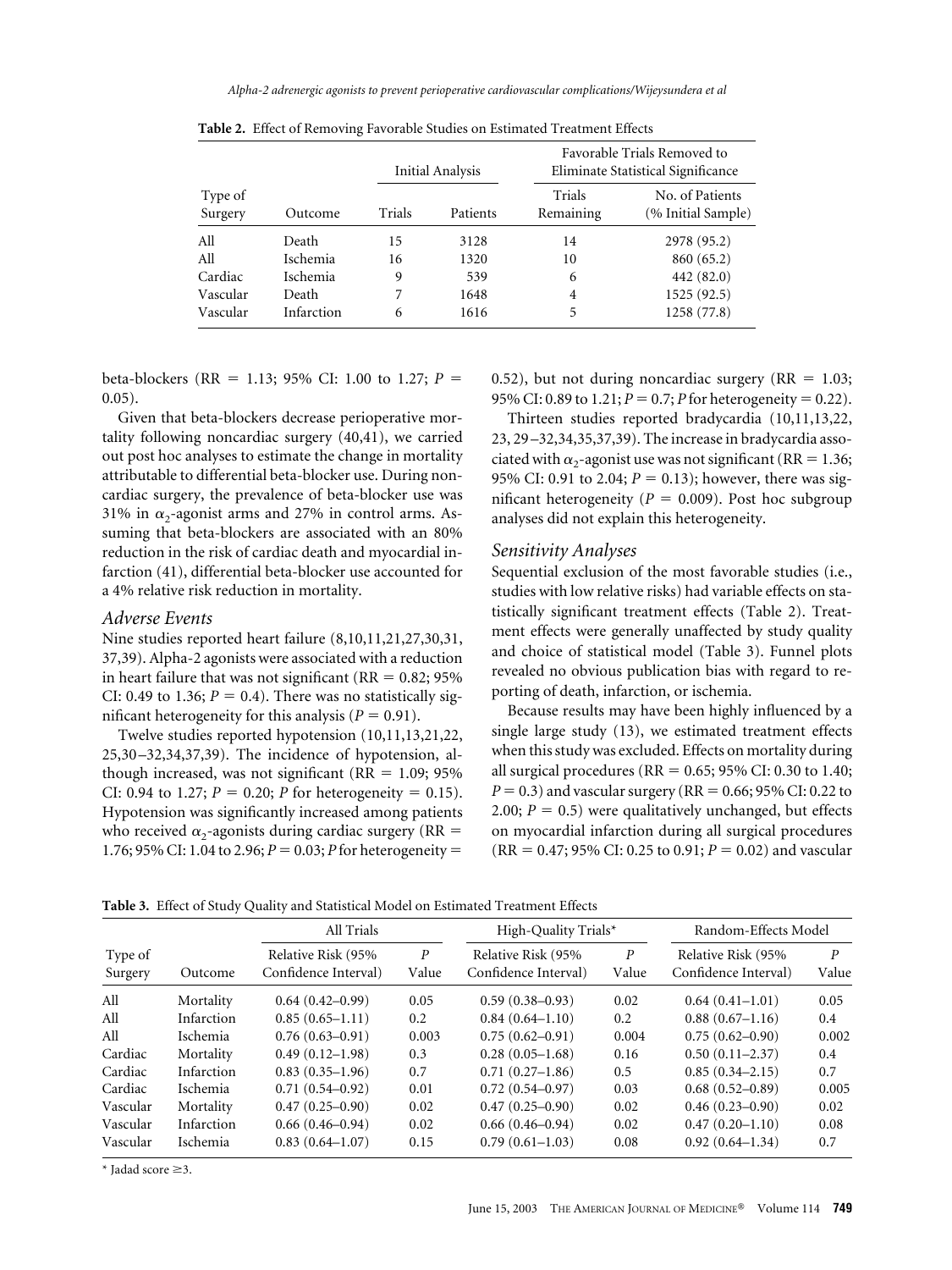surgery (RR =  $0.21$ ; 95% CI: 0.07 to 0.66;  $P = 0.008$ ) were improved.

# **DISCUSSION**

Our results show that  $\alpha_2$ -agonists reduce perioperative mortality and myocardial ischemia following cardiac and noncardiac surgery. No single treatment regimen was clearly superior. These perioperative benefits may depend largely on the surgical procedure involved, with the largest benefits observed in patients undergoing vascular and cardiac surgery. Compared with a prior systematic review of perioperative clonidine [\(14\),](#page-9-0) our meta-analysis included all commonly used  $\alpha_2$ -agonists, used a more extensive literature search, utilized a larger data set, and calculated treatment effects on important clinical outcomes, namely mortality and myocardial infarction.

Among noncardiac surgical procedures, vascular surgery is associated with the highest risk of cardiovascular complications [\(42\).](#page-10-0) Alpha-2 agonists reduced mortality and myocardial infarction significantly following vascular surgery. Treatment effects on mortality were unaffected by study quality and choice of statistical model, and remained statistically significant even when 35% to 45% of the most favorable studies were removed. Alpha-2 agonists were not associated with significant increases in bradycardia or hypotension during vascular surgery.

During cardiac surgery,  $\alpha_2$ -agonists reduced myocardial ischemia significantly, but not mortality and myocardial infarction, which is likely due to the inadequate power of the subgroup analysis. Nonetheless,  $\alpha_2$ -agonists were associated with significant increases in hypotension during cardiac surgery.

There are limited data to support the use of  $\alpha_2$ -agonists during nonvascular surgery. Only two trials reported effects on death or myocardial infarction within this subgroup [\(13,39\).](#page-9-0) Furthermore, the estimates of treatment effect were uncertain, with wide 95% confidence intervals.

The dose and duration of  $\alpha_2$ -agonist regimens were similar and did not appear to affect treatment efficacy. The effective dose of clonidine appears to be a single oral or intravenous dose of 2 to 6  $\mu$ g/kg before surgery. There is no evidence of added benefit from additional intraoperative or postoperative doses of clonidine, which has a half-life of 12 hours [\(43\).](#page-10-0) Dexmedetomidine should be administered as a 1- to 6- $\mu$ g/kg intravenous bolus during or immediately after surgery, followed by a 0.2- to 0.7- -g/kg/h infusion for 48 hours. The effective mivazerol treatment regimen appears to be a 4-µg/kg intravenous bolus before surgery, followed by a 1.5- $\mu$ g/kg/h infusion for 72 hours. Nonetheless, further study is needed to determine the optimal timing for initiating and terminating perioperative therapy.

Alpha-2 agonists are generally safe. Aside from hypotension during cardiac surgery, this analysis did not find statistically significant increases in hypotension, bradycardia, or heart failure. The effect on bradycardia, although statistically nonsignificant, should be viewed cautiously in light of its heterogeneity and wide 95% confidence intervals. Although discontinuation of longterm  $\alpha_2$ -agonist therapy has been associated with rebound hypertension [\(44\)](#page-10-0) and mortality [\(45\),](#page-10-0) these adverse effects did not appear to be clinically important during perioperative therapy.

This study has several limitations. The overall results were dominated by a single large study [\(13\).](#page-9-0) Exclusion of this study did not qualitatively change the results. The meta-analysis also lacked sufficient power to examine the effects of  $\alpha_2$ -agonists on specific subgroups (e.g., cardiac surgery, nonvascular surgery) and outcomes (e.g., supraventricular tachyarrhythmia, heart failure, bradycardia). Our results may have been biased by the different use of beta-blockers among studies, which decrease mortality after cardiac [\(46\)](#page-10-0) and noncardiac [\(40,41\)](#page-10-0) surgery. In noncardiac surgery trials, patients assigned to  $\alpha_2$ -agonist arms were more likely to have received beta-blockers preoperatively. Nonetheless, differential beta-blocker use accounted for only a 4% relative risk reduction in mortality, and does not explain the 53% relative risk reduction in mortality during vascular surgery.

We did not include any direct comparisons of  $\alpha_2$ -agonists and beta-blockers. Prior meta-analyses [\(47,48\)](#page-10-0) have shown that beta-blockers reduce supraventricular tachyarrhythmias during cardiac surgery; however, these analyses did not report effects on death or infarction. A systematic review [\(49\)](#page-10-0) of beta-blocker use during noncardiac surgery identified five randomized controlled trials [\(40,41,50–52\)](#page-10-0) comprising 586 patients. The numbers needed to treat for beta-blockers to prevent a perioperative cardiovascular complication ranged from 2.5 (ischemia) [\(51\),](#page-10-0) to 3.2 (cardiac death or myocardial infarction, 18% event rate) [\(41\),](#page-10-0) to 3.8 (myocardial infarction, 10% event rate) [\(50\).](#page-10-0) In contrast, the numbers needed to treat for  $\alpha_2$ -agonists to prevent a postoperative death following vascular surgery ranged from 19 (10% event rate) to 38 (5% event rate). We were also unable to determine if  $\alpha_2$ -agonists have synergistic or additive effects when used with beta-blockers. The combination of the medications is unlikely to have adverse effects, given that  $\alpha_2$ - agonists continue to have beneficial effects among patients concurrently receiving beta-blockers.

The quality of included trials may have biased treatment effects [\(53\).](#page-10-0) The majority of studies were doubleblind, placebo-controlled trials with Jadad scores of 3 or greater. However, we found that allocation concealment was generally poorly described, which may have increased estimates of treatment benefit [\(53\).](#page-10-0)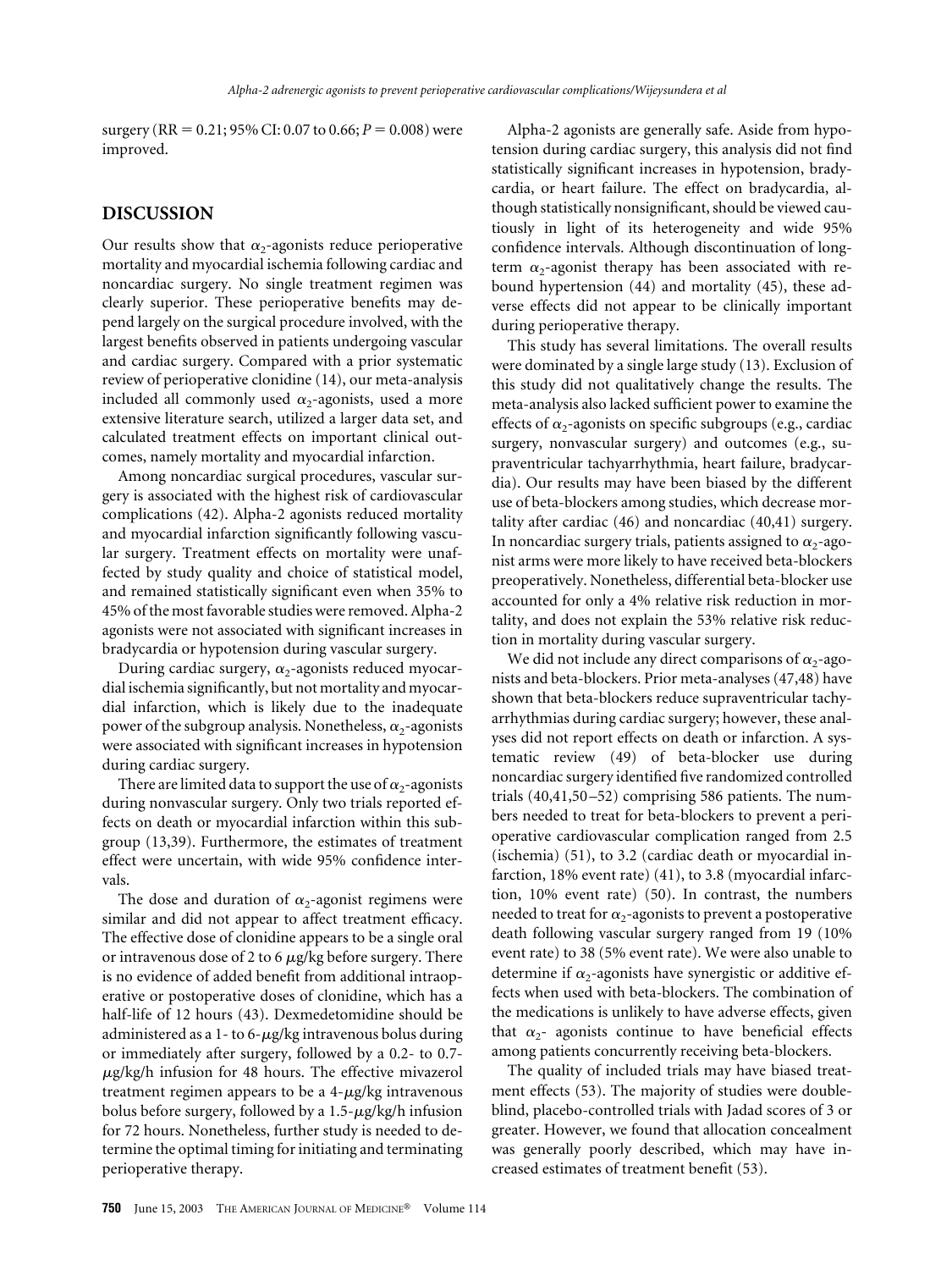<span id="page-9-0"></span>Our results support the use of  $\alpha_2$ -agonists for preventing perioperative cardiovascular complications following vascular or cardiac surgery. The most compelling evidence shows that  $\alpha_2$ -agonists decrease perioperative mortality and myocardial infarction during vascular surgery. Their potential in improving perioperative outcomes should be clarified in large randomized controlled trials.

#### **ACKNOWLEDGMENT**

We thank the following authors for providing additional information regarding their publications: Dr. M. Fischler (Hôpital Foch, Suresnes, France), Dr. R. M. Venn (Worthing Hospital, West Sussex, United Kingdom), Dr. R. M. Grounds (St George's Hospital, London, United Kingdom), Dr. H. M. Loick (Marien-Hospital Euskirchen, Euskirchen, Germany), Dr. I. Matot (Hadassah Hebrew University Medical Center, Jerusalem, Israel), Dr. P. Myles (Alfred Hospital, Melbourne, Victoria, Australia), Dr. M. Oliver (late of National Heart & Lung Institute, London, United Kingdom), Dr. L. Quintin (School of Medicine, Lyon, France), Dr. C. Spies (University Hospital Charité, Berlin, Germany), and Dr. P. Talke (University of California, San Francisco, San Francisco, California).

## **REFERENCES**

- 1. Carrier M, Pellerin M, Perrault LP, et al. Troponin levels in patients with myocardial infarction after coronary artery bypass grafting. *Ann Thorac Surg.* 2000;69:435–440.
- 2. Force T, Hibberd P, Weeks G, et al. Perioperative myocardial infarction after coronary artery bypass surgery. Clinical significance and approach to risk stratification. *Circulation.* 1990;82:903–912.
- 3. Mangano DT. Perioperative cardiac morbidity. *Anesthesiology.* 1990;72:153–184.
- 4. Mangano DT, Browner WS, Hollenberg M, et al. Long-term cardiac prognosis following noncardiac surgery. The Study of Perioperative Ischemia Research Group. *JAMA.* 1992;268:233–239.
- 5. Halter JB, Pflug AE, Porte D Jr. Mechanism of plasma catecholamine increases during surgical stress in man. *J Clin Endocrinol Metab.* 1977;45:936–944.
- 6. Roizen MF. Should we all have a sympathectomy at birth? Or at least preoperatively? *Anesthesiology.* 1988;68:482–484.
- 7. Muzi M, Goff DR, Kampine JP, et al. Clonidine reduces sympathetic activity but maintains baroreflex responses in normotensive humans. *Anesthesiology.* 1992;77:864–871.
- 8. Ellis JE, Drijvers G, Pedlow S, et al. Premedication with oral and transdermal clonidine provides safe and efficacious postoperative sympatholysis. *Anesth Analg.* 1994;79:1133–1140.
- 9. Heusch G, Schipke J, Thamer V. Clonidine prevents the sympathetic initiation and aggravation of poststenotic myocardial ischemia. *J Cardiovasc Pharmacol.* 1985;7:1176–1182.
- 10. McSPI-EUROPE Research Group. Perioperative sympatholysis: beneficial effects of the  $\alpha_2$ -adrenoceptor agonist mivazerol on hemodynamic stability and myocardial ischemia. *Anesthesiology.* 1997;86:346–363.
- 11. Talke P, Li J, Jain U, et al. Effects of perioperative dexmedetomidine infusion in patients undergoing vascular surgery. The Study of Perioperative Ischemia Research Group. *Anesthesiology.* 1995;82:620– 633.
- 12. Eagle KA, Berger PB, Calkins H, et al. ACC/AHA guideline update on perioperative cardiovascular evaluation for noncardiac surgery. *Circulation.* 2002;105:1257–1267.
- 13. Oliver MF, Goldman L, Julian DG, Holme I. Effect of mivazerol on perioperative cardiac complications during non-cardiac surgery in patients with coronary heart disease: the European Mivazerol Trial (EMIT). *Anesthesiology.* 1999;91:951–961.
- 14. Nishina K, Mikawa K, Uesugi T, et al. Efficacy of clonidine for prevention of perioperative myocardial ischemia: a critical appraisal and meta-analysis of the literature. *Anesthesiology.* 2002;96: 323–329.
- 15. Moher D, Cook DJ, Eastwood S, et al. Improving the quality of reports of meta-analyses of randomised controlled trials: the QUOROM statement. Quality of Reporting of Meta- analyses. *Lancet.* 1999;354:1896–1900.
- 16. Dickersin K, Larson K. Establishing and maintaining an international register of RCTs. In: *The Cochrane Library*. Oxford, UK: Update Software; 1996.
- 17. Jadad AR, Moore RA, Carroll D, et al. Assessing the quality of reports of randomized clinical trials: is blinding necessary? *Control Clin Trials.* 1996;17:1–12.
- 18. Mantel N, Haenszel W. Statistical aspects of the analysis of data from retrospective studies of disease. *J Natl Cancer Inst.* 1959;22: 719–748.
- 19. DerSimonian R, Laird N. Meta-analysis in clinical trials. *Control Clin Trials.* 1986;7:177–188.
- 20. Egger M, Davey SG, Schneider M, Minder C. Bias in meta-analysis detected by a simple, graphical test. *BMJ.* 1997;315:629–634.
- 21. Abi-Jaoude F, Brusset A, Ceddaha A, et al. Clonidine premedication for coronary artery bypass grafting under high-dose alfentanil anesthesia: intraoperative and postoperative hemodynamic study. *J Cardiothorac Vasc Anesth.* 1993;7:35–40.
- 22. Boldt J, Rothe G, Schindler E, et al. Can clonidine, enoximone, and enalaprilat help to protect the myocardium against ischaemia in cardiac surgery? *Heart.* 1996;76:207–213.
- 23. Dorman BH, Zucker JR, Verrier ED, et al. Clonidine improves perioperative myocardial ischemia, reduces anesthetic requirement, and alters hemodynamic parameters in patients undergoing coronary artery bypass surgery. *J Cardiothorac Vasc Anesth.* 1993;7:386– 395.
- 24. Ghignone M, Quintin L, Duke PC, et al. Effects of clonidine on narcotic requirements and hemodynamic response during induction of fentanyl anesthesia and endotracheal intubation. *Anesthesiology.* 1986;64:36–42.
- 25. Ghignone M, Calvillo O, Quintin L. Anesthesia and hypertension: the effect of clonidine on perioperative hemodynamics and isoflurane requirements. *Anesthesiology.* 1987;67:3–10.
- 26. Helbo-Hansen S, Fletcher R, Lundberg D, et al. Clonidine and the sympatico-adrenal response to coronary artery by-pass surgery. *Acta Anaesthesiol Scand.* 1986;30:235–242.
- 27. Jalonen J, Hynynen M, Kuitunen A, et al. Dexmedetomidine as an anesthetic adjunct in coronary artery bypass grafting. *Anesthesiology.* 1997;86:331–345.
- 28. Lipszyc M, Engelman E. Clonidine does not prevent myocardial ischemia during noncardiac surgery. *Anesthesiology.* 1991;75:93.
- 29. Loick HM, Schmidt C, Van Aken H, et al. High thoracic epidural anesthesia, but not clonidine, attenuates the perioperative stress response via sympatholysis and reduces the release of troponin T in patients undergoing coronary artery bypass grafting. *Anesth Analg.* 1999;88:701–709.
- 30. Matot I, Sichel JY, Yofe V, Gozal Y. The effect of clonidine premedication on hemodynamic responses to microlaryngoscopy and rigid bronchoscopy. *Anesth Analg.* 2000;91:828–833.